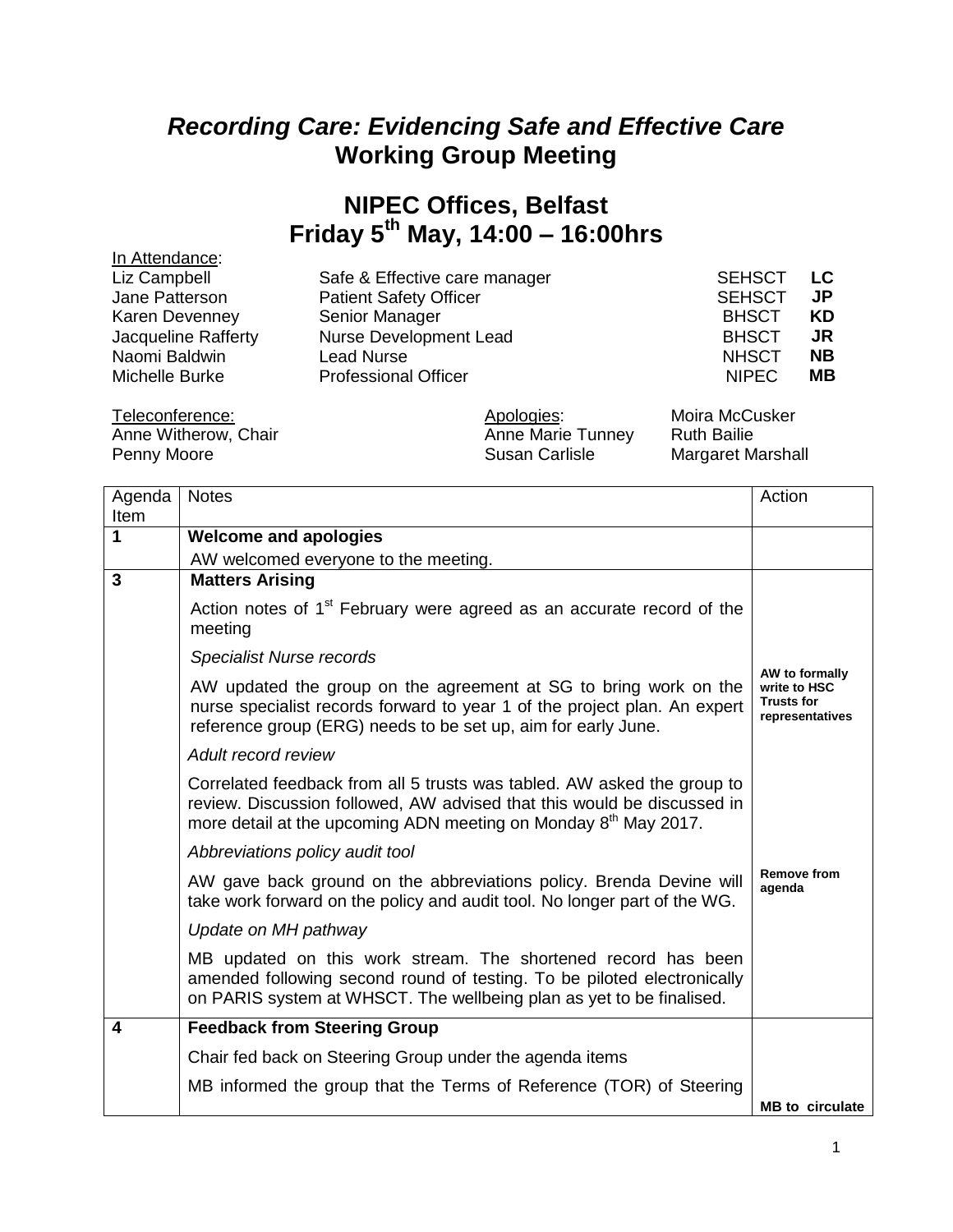|                | Group, report and phase 3 project plan were now available.                                                                                                                                                                                                                                                                                                                                                                           |                                                          |
|----------------|--------------------------------------------------------------------------------------------------------------------------------------------------------------------------------------------------------------------------------------------------------------------------------------------------------------------------------------------------------------------------------------------------------------------------------------|----------------------------------------------------------|
| 5              | E-record                                                                                                                                                                                                                                                                                                                                                                                                                             |                                                          |
|                | Chair updated Claire Buchner overview provided at SG. The outline<br>business case for the EHCR was in the process of being finalised.<br>Concerns have been raised by organisations relation to funding into the<br>future.                                                                                                                                                                                                         |                                                          |
| 6              | <b>Standards for Person Centred Record Keeping Practice review</b>                                                                                                                                                                                                                                                                                                                                                                   | <b>MB</b> inform                                         |
|                | AW and AR discussed with Rita Devlin RCN regarding endorsement.                                                                                                                                                                                                                                                                                                                                                                      | group when<br>endorsed                                   |
|                | Minimal amendment's required, now in the process of endorsement.                                                                                                                                                                                                                                                                                                                                                                     |                                                          |
| $\overline{7}$ | <b>Work streams for WG S1</b>                                                                                                                                                                                                                                                                                                                                                                                                        |                                                          |
|                | <b>Children's Record Production</b>                                                                                                                                                                                                                                                                                                                                                                                                  |                                                          |
|                | Regional procurement                                                                                                                                                                                                                                                                                                                                                                                                                 |                                                          |
|                | Delayed as waiting on updated risk assessments and cancelation of last<br>WG. No comments from electronic circulation of records to WG. Ready<br>for regional procurement once production of continuation booklet<br>completed.                                                                                                                                                                                                      | <b>MB</b> to send to<br>AW - 2 weeks                     |
|                | Insertion of PACE into regional record                                                                                                                                                                                                                                                                                                                                                                                               |                                                          |
|                | MB recapped on the expression of interest from the children's ERG for<br>the spread of PACE to be extended to the paediatric inpatient settings.                                                                                                                                                                                                                                                                                     |                                                          |
|                | It was agreed that PACE principles would replace the current care plan<br>section, format to be agreed. AW strongly advised a clear understanding<br>and implementation plan in place. The scope of the spread plan covers<br>children's inpatient. One trust has recruited their children's ward to the<br>next cohort of spread.                                                                                                   |                                                          |
|                | Members of WG to communicate with children's leads from the ERG the<br>plan for the insertion of PACE into the record and the requirements for<br>spread as per the spread plan.                                                                                                                                                                                                                                                     | <b>ALL to liaise</b><br>with children's<br>leads         |
|                | Scoping of short stay units                                                                                                                                                                                                                                                                                                                                                                                                          | <b>MB</b> to send                                        |
|                | MB update on the scoping process of the types of short stay units in<br>each trust. 2 out of the 5 trust had sent feedback, await the other 3.                                                                                                                                                                                                                                                                                       | reminder, remain<br>on agenda                            |
|                | AW advised that this piece of work requires scoping and briefing paper.                                                                                                                                                                                                                                                                                                                                                              | <b>MB to discuss</b><br>with AR                          |
|                | <b>Emergency Department record</b>                                                                                                                                                                                                                                                                                                                                                                                                   |                                                          |
|                | MB provided an update. The record had been to SG then reviewed by<br>ADNs, comments had been addressed and the required small changes<br>made. This would now be re circulated to the ED ERG and agreement on<br>the implementation process sought. The recording of the nursing<br>contribution on the ED flimsy was to be incorporated in this process. AW<br>advised that affirmation needs to be sought prior to implementation. | <b>MB</b> to circulate<br>to ED ERG and<br>agree process |
|                | This record was agreed as cleared for process for regional procurement.<br>Learning Disabilities (LD) Record Production                                                                                                                                                                                                                                                                                                              | MB to send to<br>AW 4-6/52                               |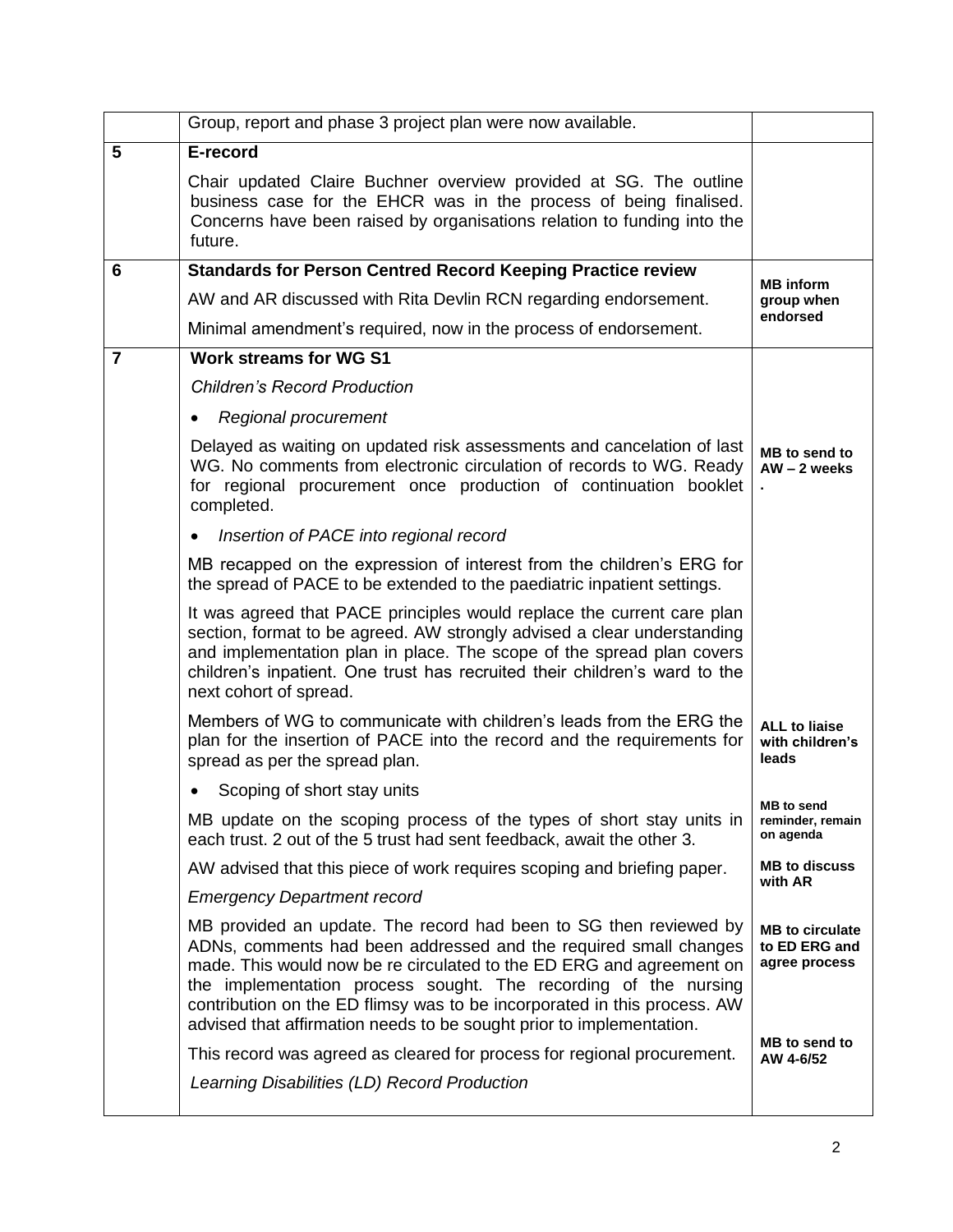|   | MB provided an update. Discussion followed regarding the format of the<br>record either booklet or 'loose' sheets. It was agreed that 'loose' sheets<br>would best suit the LD care setting, this was the expressed requirement<br>from the LD ERG. AW advised from a governance perspective 'loose'<br>sheets were not ideal however will take the guidance from the LD ERG,<br>it would need signed off by SG<br>The implementation process needed to be agreed with the LD ERG, this<br>would include care planning and discharge planning.         | AR to put on<br>SG agenda                              |
|---|--------------------------------------------------------------------------------------------------------------------------------------------------------------------------------------------------------------------------------------------------------------------------------------------------------------------------------------------------------------------------------------------------------------------------------------------------------------------------------------------------------------------------------------------------------|--------------------------------------------------------|
|   | Scoping was in progress regarding the needs of those clients that<br>requireD a short episode record                                                                                                                                                                                                                                                                                                                                                                                                                                                   | <b>Remain on</b><br>agenda                             |
|   | Care Planning                                                                                                                                                                                                                                                                                                                                                                                                                                                                                                                                          |                                                        |
|   | MB updated on the recent champions meeting and the expression of<br>interest in further meetings. It was felt this would be valuable.                                                                                                                                                                                                                                                                                                                                                                                                                  | <b>MB</b> to explore<br>future<br>meetings             |
|   | MB reported from the facilitators the need to re-measure pilot wards, it<br>was agreed that this was required and could be organised through the<br>facilitators meetings.                                                                                                                                                                                                                                                                                                                                                                             | <b>MB</b> put on<br>agenda of<br>facilitators<br>group |
|   | An update was given from the group on current trust positions of spread<br>with the exception of SHSCT.<br>PM advised that practice educators were involved in the spread.<br>$\circ$<br>KD reported that there would be no further spread in BHSCT due<br>$\circ$<br>to the testing of 'nerve centre'<br>NB updated on NHSCT progress, they were not at spread stage<br>$\circ$<br>yet, and recently commenced one pilot ward, another would<br>follow shortly.<br>JP updated on the progress of electronic testing of PACE in the<br>$\circ$<br>SET. |                                                        |
|   | Spread plan<br>Reviewed by the group and signed off.                                                                                                                                                                                                                                                                                                                                                                                                                                                                                                   |                                                        |
|   | <b>NOAT</b><br>MB update on the progress of the short NOAT explanatory notes, these<br>would be circulated to the group for electronic sign off. AW advised that<br>the guidance was welcomed.                                                                                                                                                                                                                                                                                                                                                         | <b>MB</b> to circulate<br>to group                     |
|   | MB reported that the larger tool – NOAT revision was complete, this<br>would require testing and development of functional and explanatory<br>guidance.                                                                                                                                                                                                                                                                                                                                                                                                | <b>MB</b> to arrange<br>testing                        |
| 8 | <b>Any Other Business</b><br><b>Standards Group</b>                                                                                                                                                                                                                                                                                                                                                                                                                                                                                                    |                                                        |
|   | Convening of this group will be raised at the SG meeting                                                                                                                                                                                                                                                                                                                                                                                                                                                                                               | AR to put on<br>SG agenda<br>AW to discuss             |
|   | AW advised that this would be her last Recording Care Working group                                                                                                                                                                                                                                                                                                                                                                                                                                                                                    |                                                        |